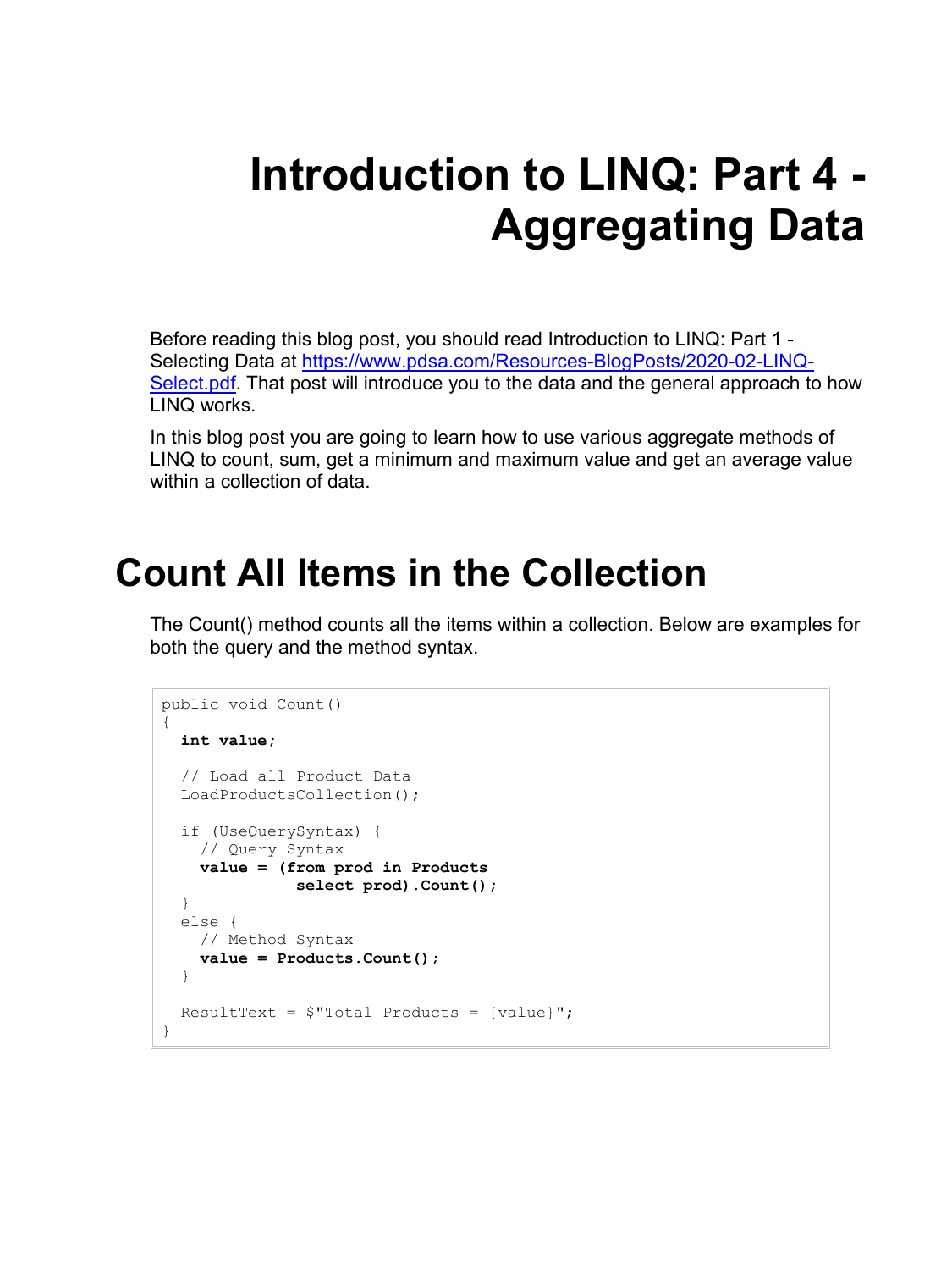# **Count Only Specific Items in Collection**

To only count a certain amount of records within the collection, pass in a predicate expression to only select those records you want to count.

```
public void CountFiltered()
{
   int value;
   // Load all Product Data
   LoadProductsCollection();
   if (UseQuerySyntax) {
     // Query Syntax
     value = (from prod in Products
              select prod)
             .Count(prod => prod.Color == "Red");
   }
   else {
    // Method Syntax
     value = Products.Count(prod => prod.Color == "Red");
   }
  ResultText = \frac{1}{2}"Total Products with a color of 'Red' = {value}";
}
```
Another approach to filtering data for counting is to use the where operator or the Where() method as shown in the following sample.

```
public void CountFiltered()
{
   int value;
   // Load all Product Data
  LoadProductsCollection();
   if (UseQuerySyntax) {
    // Query Syntax
     value = (from prod in Products
              where prod.Color == "Red"
              select prod).Count();
   }
   else {
     // Method Syntax
     value = Products.Where(prod => prod.Color == "Red").Count();
   }
  ResultText = $"Total Products with a color of 'Red' = {value}'';
}
```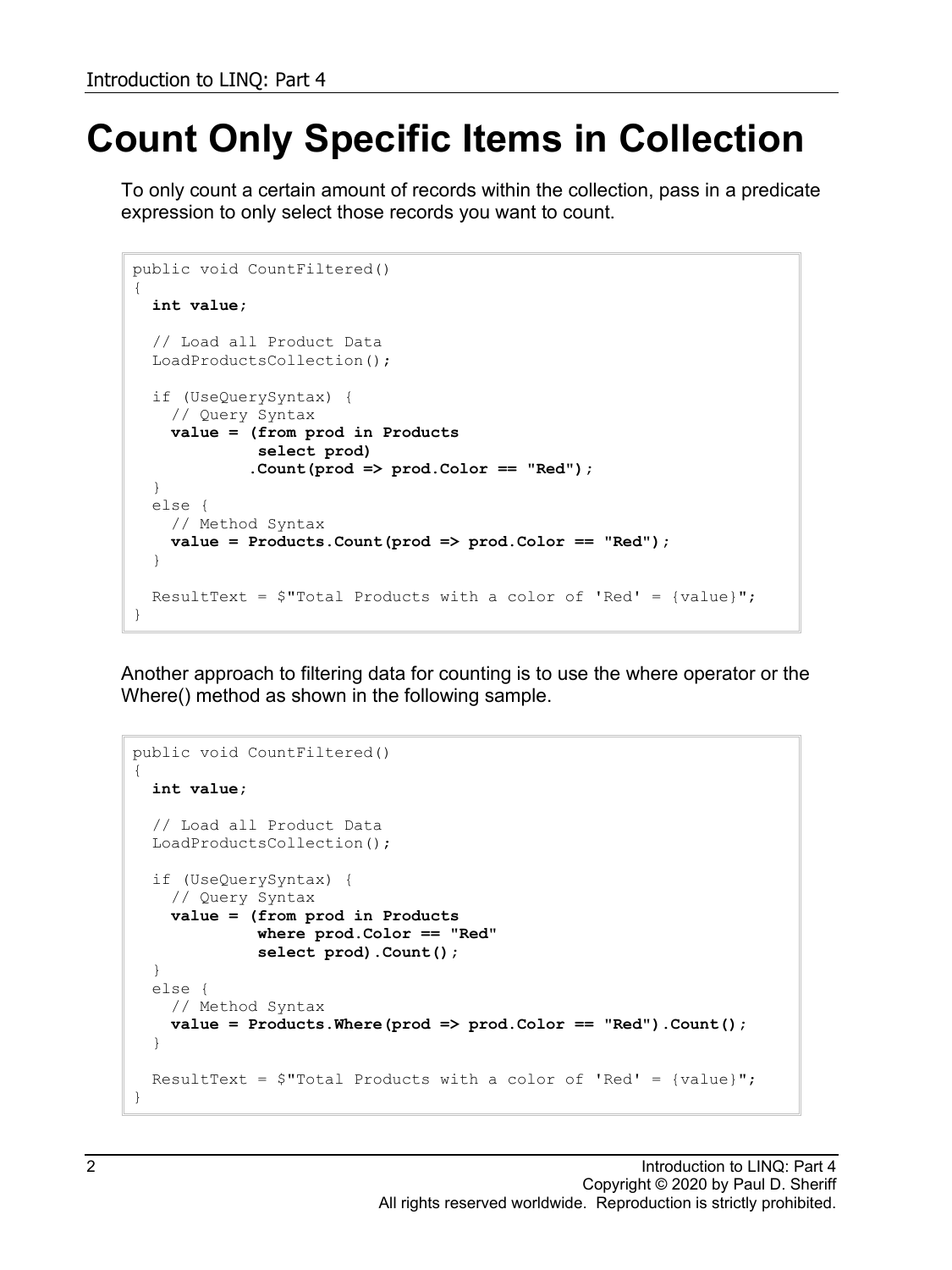#### **Add Up All List Prices Using Sum**

You may add any numeric property within your collection using the Sum() method. Below is an example of both the query and method syntax to get the total of all *ListPrice* values in the collection of Products.

```
public void Sum()
{
   decimal? value;
   // Load all Product Data
   LoadProductsCollection();
   if (UseQuerySyntax) {
     // Query Syntax
     value = (from prod in Products
              select prod.ListPrice).Sum();
   }
   else {
    // Method Syntax
     value = Products.Sum(prod => prod.ListPrice);
   }
   if (value.HasValue) {
    ResultText = $"Total of all List Prices = {value.Vallow:'}; }
   else {
     ResultText = "No List Prices Exist.";
   }
}
```
Another approach when using the query syntax is to include the *ListPrice* property in the Sum() as you did when using the method syntax.

```
value = (from prod in Products
         select prod)
          .Sum(prod => prod.ListPrice);
```
### **Get the Lowest List Price Using Min**

The Min() method iterates over the collection and extracts the lowest value from the property you specify.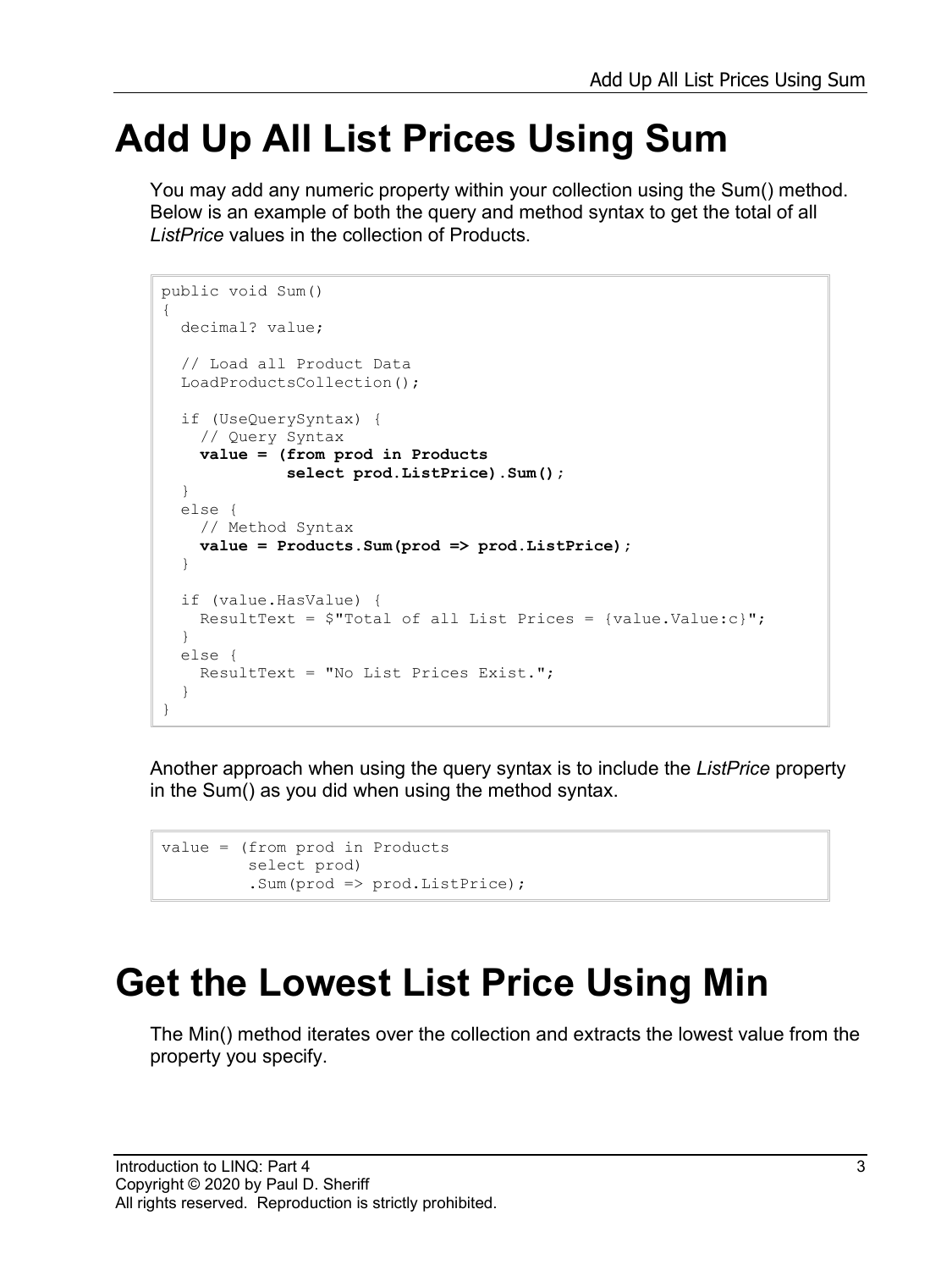```
public void Minimum()
{
   decimal? value;
   // Load all Product Data
   LoadProductsCollection();
   if (UseQuerySyntax) {
     // Query Syntax
     value = (from prod in Products
               select prod.ListPrice).Min();
     // Alternate Syntax
     //value = (from prod in Products
    // select prod)<br>// .Min(prod => '
              .Min(prod \Rightarrow prod.ListPrice);
   }
   else {
    // Method Syntax
     value = Products.Min(prod => prod.ListPrice);
   }
   if (value.HasValue) {
    ResultText = $"Minimum List Price = {value.Value:c}";
   }
   else {
     ResultText = "No List Prices Exist.";
   }
}
```
## **Get the Highest List Price Using Max**

The Max() method iterates over the collection and extracts the highest value from the property you specify.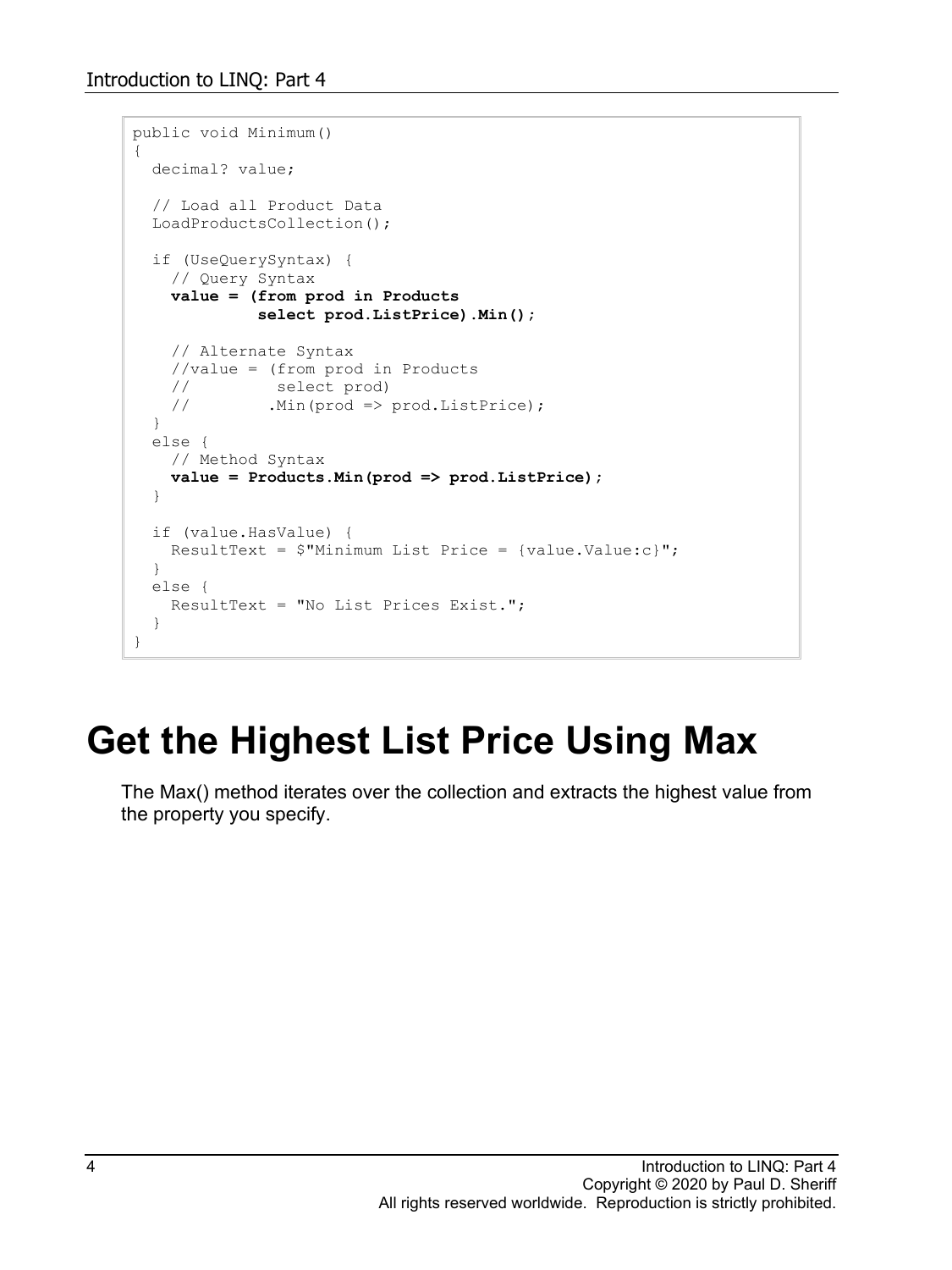```
public void Maximum()
{
  decimal? value;
   // Load all Product Data
  LoadProductsCollection();
   if (UseQuerySyntax) {
     // Query Syntax
    value = (from prod in Products
               select prod.ListPrice).Max();
     // Alternate Syntax
    //value = (from prod in Products
 // select prod)
 // .Max(prod => prod.ListPrice);
   }
   else {
    // Method Syntax
    value = Products.Max(prod => prod.ListPrice);
   }
   if (value.HasValue) {
   ResultText = $"Maximum List Price = {value.Value:c}";
   }
   else {
    ResultText = "No List Prices Exist.";
   }
}
```
# **Get the Average List Price**

The Average() method iterates over the collection and gets the average value of all items from the property you specify.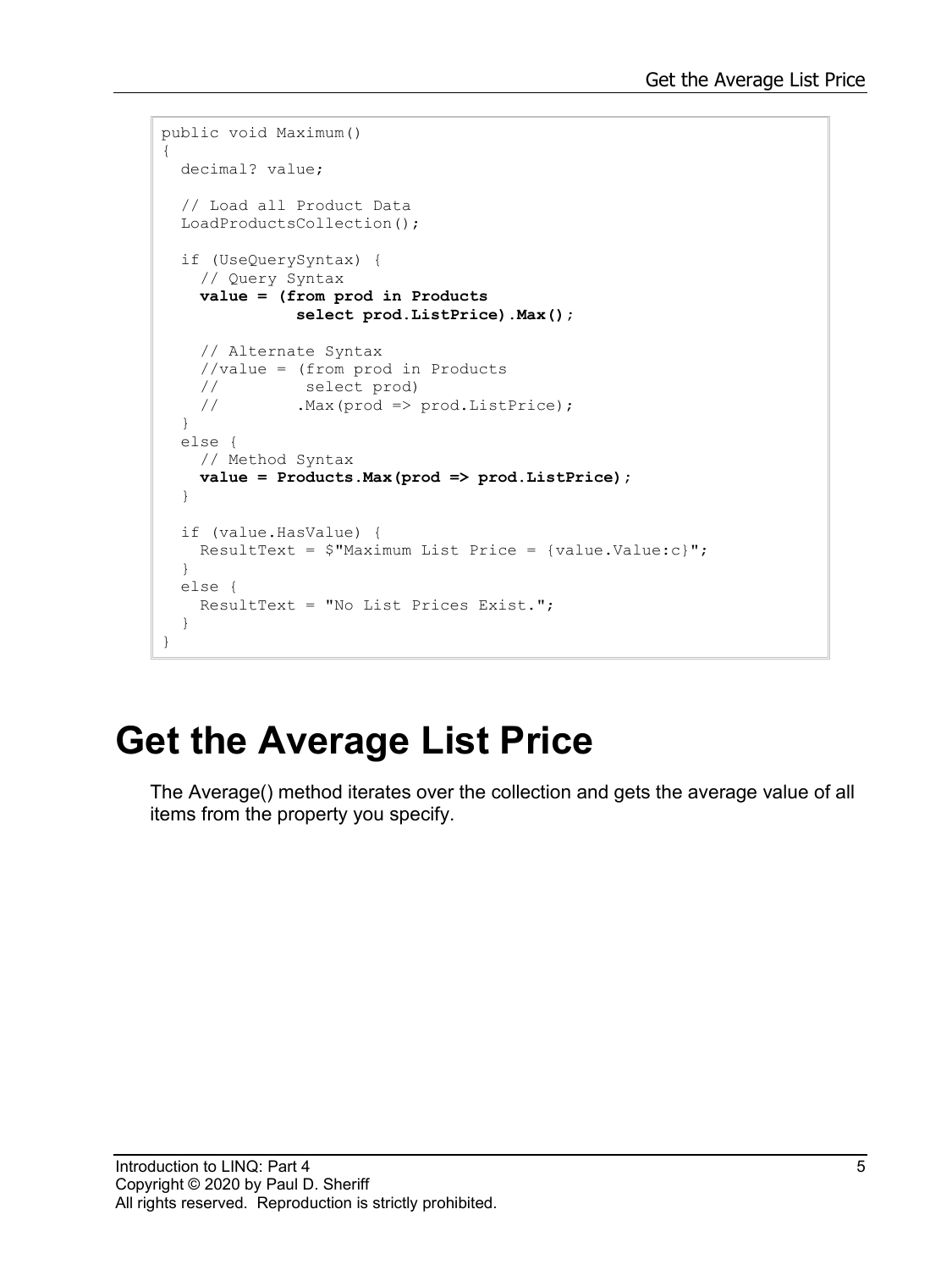```
public void Average()
{
   decimal? value;
   // Load all Product Data
   LoadProductsCollection();
   if (UseQuerySyntax) {
    // Query Syntax
    value = (from prod in Products
               select prod.ListPrice).Average();
    // Alternate Syntax
    //value = (from prod in Products
 // select prod)
 // .Average(prod => prod.ListPrice);
   }
   else {
    // Method Syntax
    value = Products.Average(prod => prod.ListPrice);
   }
   if (value.HasValue) {
   ResultText = $"Average List Price = {value.Value:c}''; }
   else {
    ResultText = "No List Prices Exist.";
   }
}
```
# **Simulate Sum using Aggregate Method**

The Aggregate() method allows you to iterate over a collection and summarize data based on a predicate expression. The first parameter you pass to Aggregate() is a starting value you wish to add to. The second parameter is the function to which you pass the seed value and each item in the collection as this method iterates over the collection. Within the predicate perform whatever operation you want to add to the accumulator value.

In the code below, you initialize the "sum" variable to 0M, which means you are summing a decimal value within this expression. The first pass over the collection a zero and the first product are passed to the predicate where you add the value in the *ListPrice* property to the sum. The next pass over the collection, the new sum value and the next product are passed to the predicate and so on. Once the collection has been processed, the value in the sum is returned from the Aggregate() method.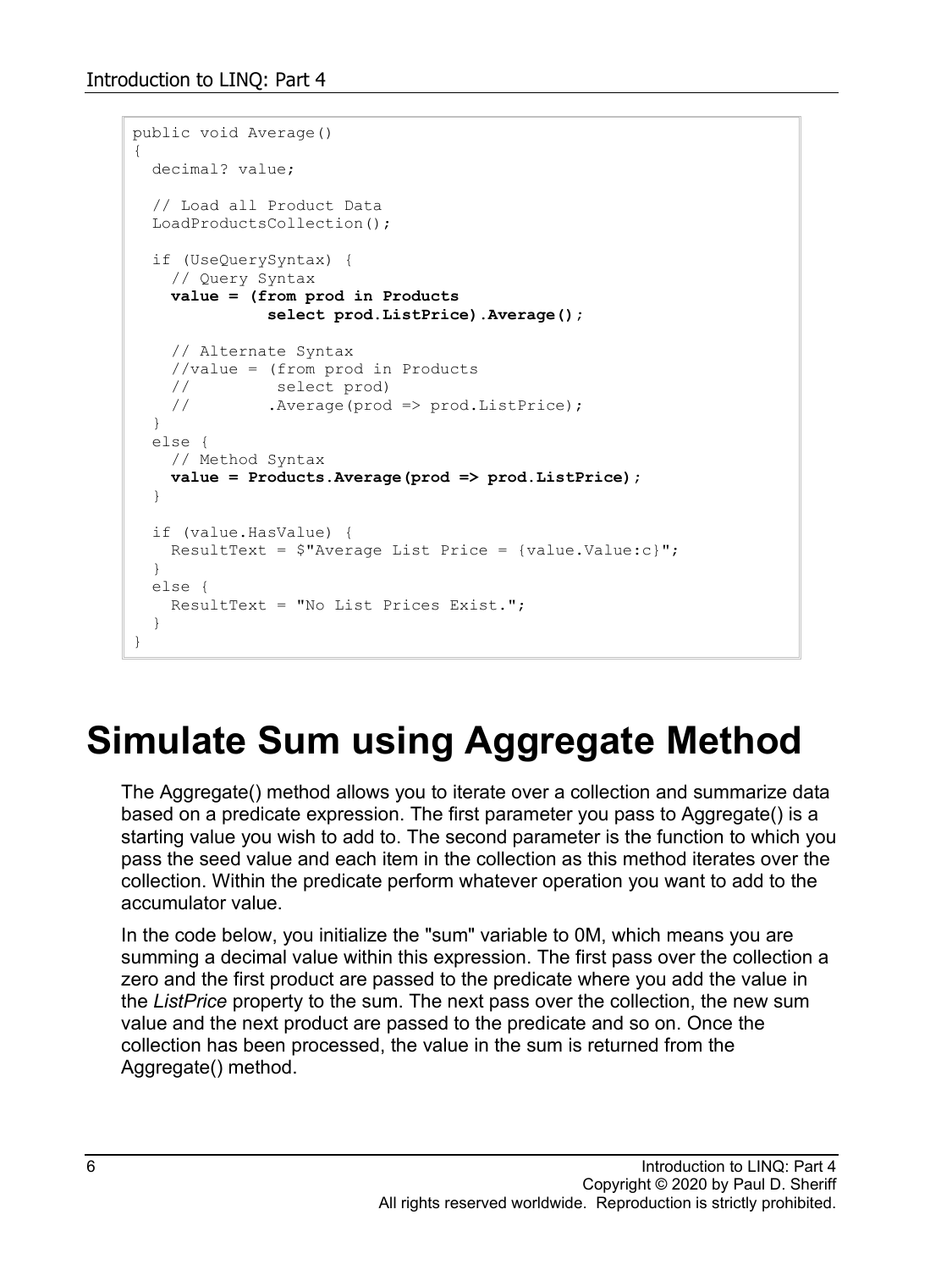```
public void AggregateSum()
{
   decimal? value = 0;
   // Load all Product Data
   LoadProductsCollection();
   if (UseQuerySyntax) {
     // Query Syntax
     value = (from prod in Products select prod)
              .Aggregate(0M, (sum, prod) =>
              sum += prod.ListPrice.Value);
   }
   else {
    // Method Syntax
     value = Products.Aggregate(0M, (sum, prod) =>
                 sum += prod.ListPrice.Value);
   }
   if (value.HasValue) {
   ResultText = \frac{1}{2}"Total of all List Prices = {value.Value:c}";
   }
   else {
     ResultText = "No List Prices Exist.";
   }
}
```
### **Iterate Over Collection Using Aggregate**

In the following example, you use a ternary operator to only sum those products where the *Color* property is equal to 'Black'.